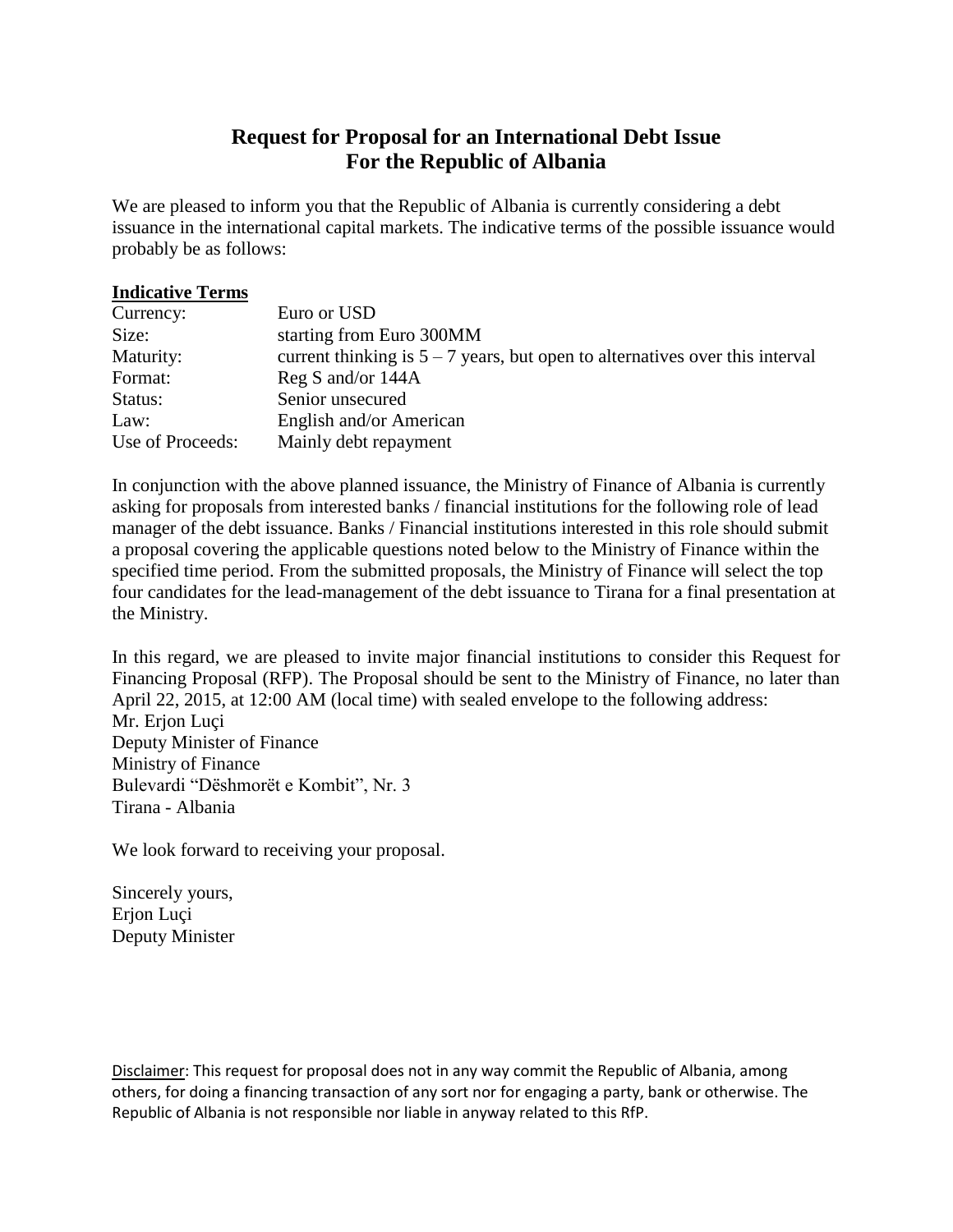# **Request for Financing Proposal – Schedule of Questions for Lead Manager Only**

# *The Ministry of Finance of Albania asks that all financial institutions responding to this Request for Proposal to please limit their responses to twenty pages.*

# *1. Credentials*

Please provide credentials, rankings and awards of your bank as a leading participant in the debt capital markets. Please provide credentials, rankings and awards as Lead Manager in debt issuance transactions in 2014/15 by each of the following criteria: Emerging Market, (European) sovereigns and both Euro and USD markets.

Please include selected case studies of recent sovereign debt transactions where appropriate.

#### *2. Market Conditions and Timing*

Please provide an overview of current market conditions for Emerging Market Euro/USD bonds and indicate to what extent this should impact a Euro or USD bond issue for the Republic of Albania.

Please provide your views on the optimal timing for the execution of the transaction, a detailed indicative timetable. Indicate potential challenges that might influence the timing.

#### *3. Currency and maturity*

The Republic is open to both a USD and a EUR bond issue. The issue will not be swapped; therefore aspects like currency risk will be taken into consideration for the ultimate choice.

The Republic is tentatively considering a maturity of 5 to 7 years. Please provide considerations for these or possibly other maturities over this interval.

# *4. Pricing*

Please provide indicative pricing for the alternative currencies and maturities that are being proposed, both in terms of absolute Reoffer yield and spreads (over Mid-swaps and Treasury curve) for a Euro or USD denominated issue.

Please specify the pricing methodology and references, so as to follow pricing under changing market circumstances.

Among the alternatives presented in the proposal, please express one recommendation in terms of currency, maturity and price.

Disclaimer: This request for proposal does not in any way commit the Republic of Albania, among others, for doing a financing transaction of any sort nor for engaging a party, bank or otherwise. The Republic of Albania is not responsible nor liable in anyway related to this RfP.